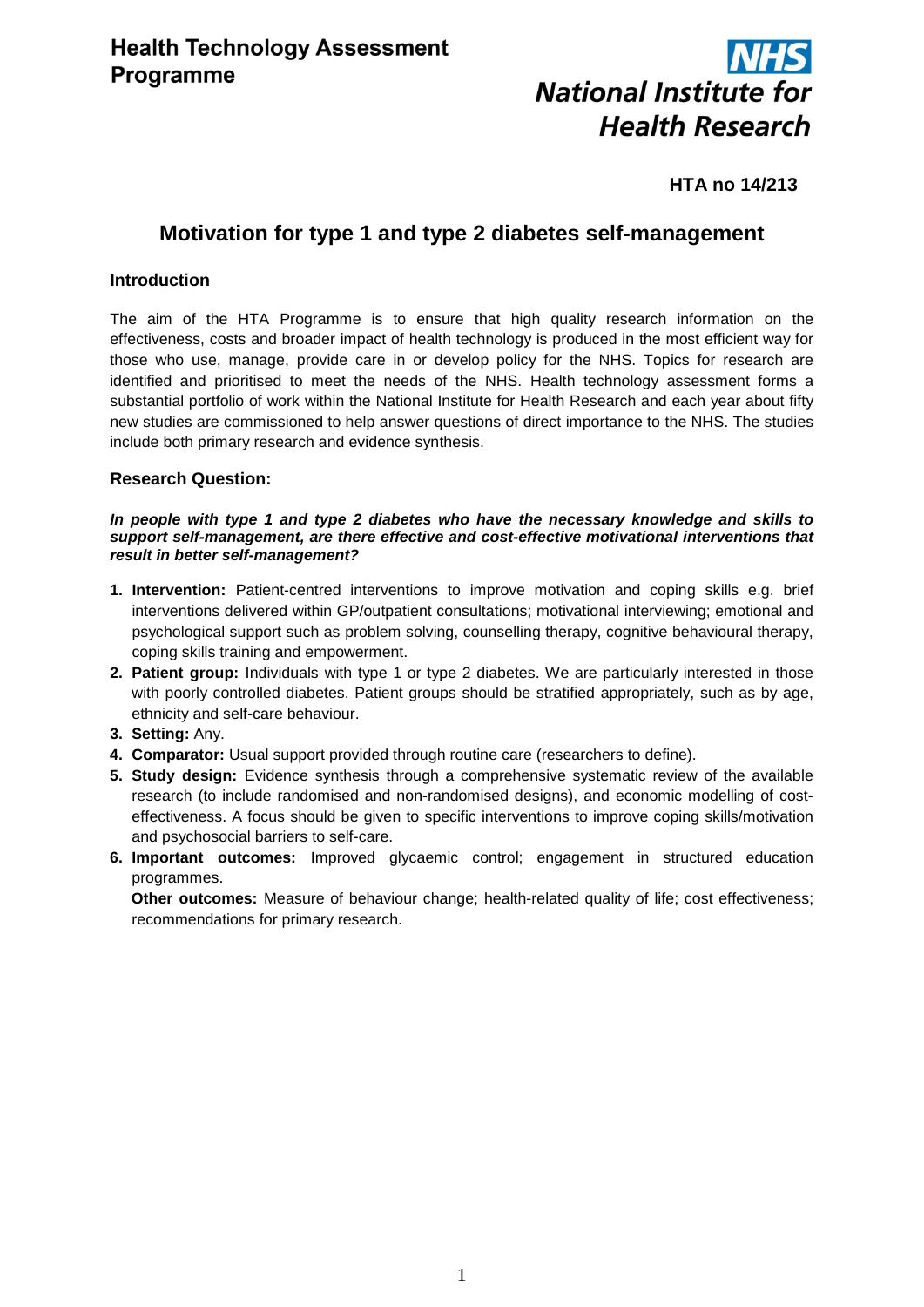#### **NHS decision problem to be addressed by this research:**

*NICE recommends that well-designed and well-implemented programmes are likely to be costeffective for people with diabetes and should be offered to every person and/or their carer at and around the time of diagnosis, with annual reinforcement and review. A programme of structured diabetes education covering all major aspects of diabetes self-care and the reasons for it, should be made available to all adults with type 1 and type 2 diabetes in the months after diagnosis, and repeated according to agreed need.* 

*Despite this, many patients do not achieve good control of their diabetes. It is generally accepted that knowledge alone is insufficient to change behaviour. Motivation is also important. It appears that at present, diabetes services may be providing patients with the information for selfmanagement but there may be a need for interventions to improve coping skills and increase motivation, whilst understanding more about what factors block optimal self-management e.g. avoidant behaviours, negative cognitions, confusion and anxiety. These motivational interventions enable people with diabetes to maximise the benefits of available educational support packages.* 

*Such interventions are often poorly defined and hence difficult to replicate, so clearly defining the interventions will be crucial. There is also the issue of communication – is the information for selfmanagement reliably conveyed? Hence, researchers are invited to apply to carry out the research as outlined above.*

### **Making an application**

The NIHR Health Technology Assessment Programme is funded by the NIHR, with contributions from the CSO in Scotland, NISCHR in Wales, and the Public Health Agency in Northern Ireland. Researchers from Northern Ireland and Scotland for certain NICE related calls should contact NETSCC to discuss their eligibility to apply.

If you wish to submit a proposal on this topic, complete the on-line application form at [www.nets.nihr.ac.uk/funding/hta-commissioned](http://www.nets.nihr.ac.uk/funding/hta-commissioned) and submit it on line by **15 January 2015.** 

Your full proposal will be assessed by designated board members, alongside other applications submitted in the same topic area. A maximum of three proposals will be taken forward for peer review by external referees, and subsequent consideration by the HTA Funding Board at its meeting in **March 2015.**

In line with the government's transparency agenda, any contract resulting from this tender may be published in its entirety to the general public. Further information on the transparency agenda is at: [http://transparency.number10.gov.uk/#](http://transparency.number10.gov.uk/)

Applicants are recommended to seek advice from suitable methodological support services, at an appropriate stage in the development of their research idea and application. It is advisable to make contact at an early a stage as possible to allow sufficient time for discussion and a considered response.

The NIHR Research Design Service [\(http://www.rds.nihr.ac.uk/\)](http://www.rds.nihr.ac.uk/) can advise on appropriate NIHR Programme choice, and developing and designing high quality research grant applications.

#### **Clinical Trials Toolkit**

Researchers designing or undertaking clinical trials are encouraged to consult the Clinical Trials Toolkit [\(www.ct-toolkit.ac.uk\)](http://www.ct-toolkit.ac.uk/home). This NIHR resource is a website designed to help researchers navigate through the complex landscape of setting up and managing clinical trials in line with regulatory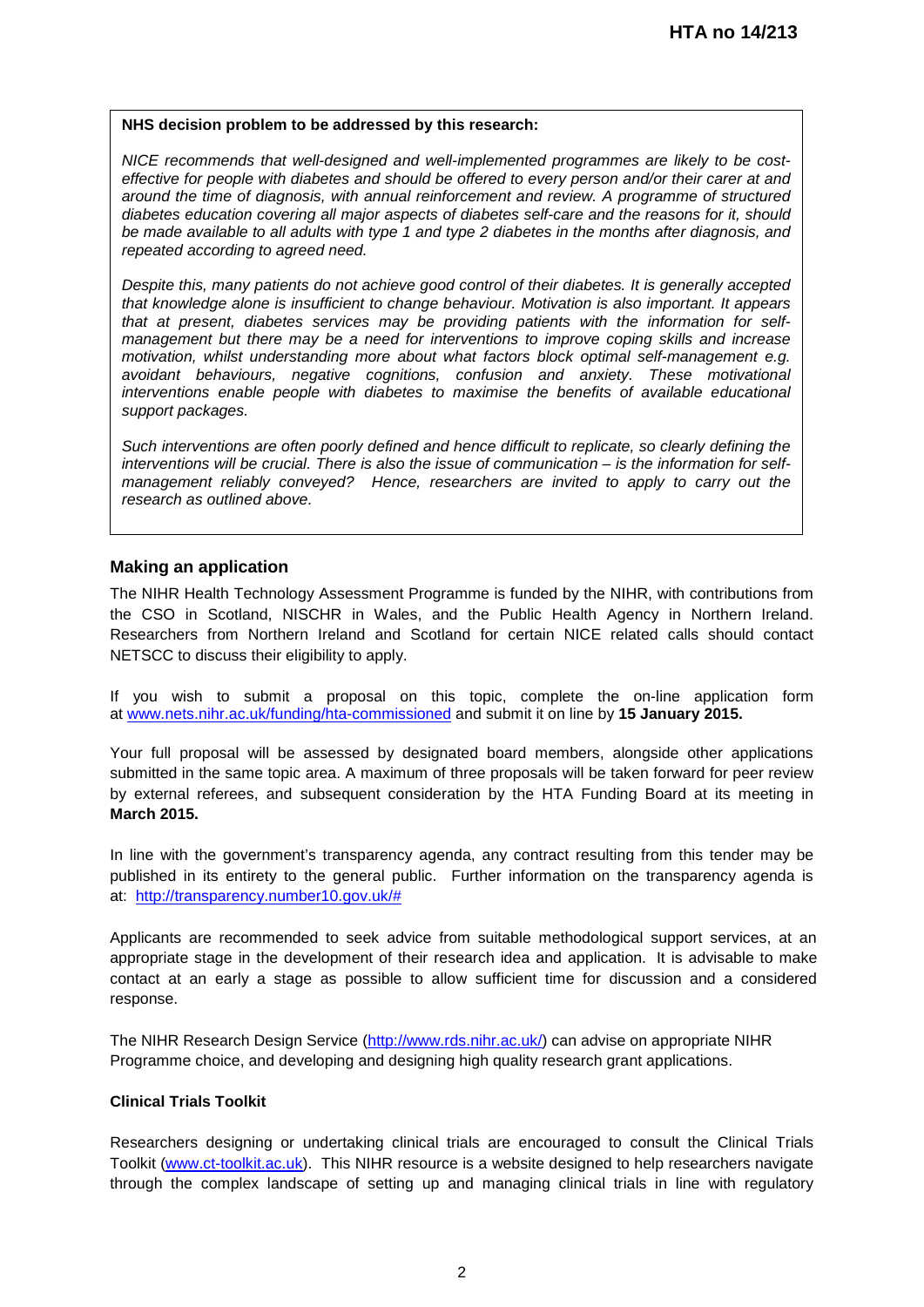requirements. Although primarily aimed at those involved in publicly funded Clinical Trials of Investigational Medicinal Products (CTIMPs), the Toolkit will also benefit researchers and R&D staff working on trials in other areas, who will find useful information and guidance of relevance to the wider trials environment.

*Applications received electronically after 1300 hours on the due date will not be considered.*

*Please see GUIDANCE ON APPLICATIONS overleaf.*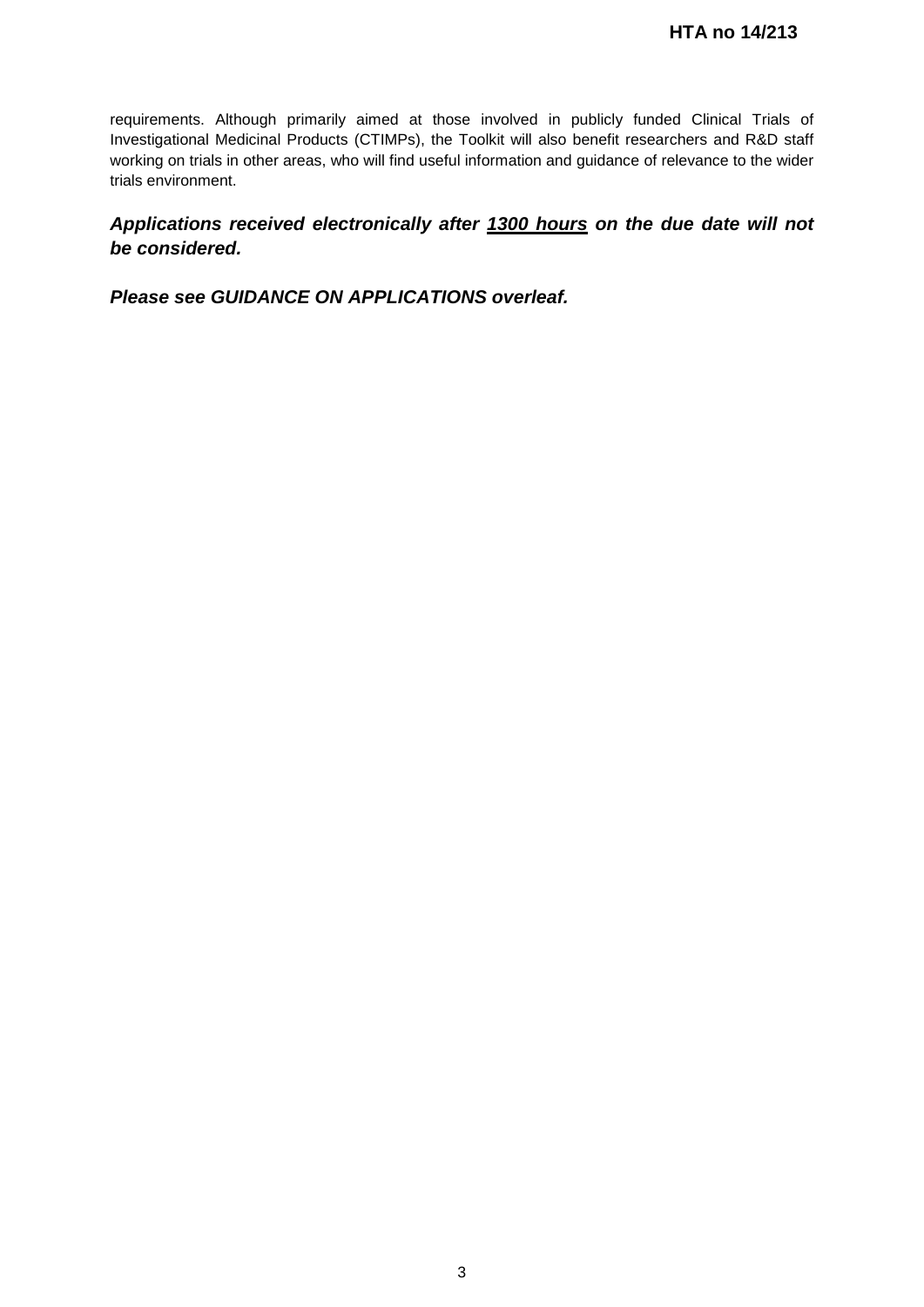# **Guidance on applications**

# **Methods**

Applicants should demonstrate knowledge of current research in the field and of systematic review methods and state how these would apply to the question posed. Valid and reliable methods should be proposed for identifying and selecting relevant material, assessing its quality and synthesising the results. Guidance on choice of appropriate methods is contained in NHS CRD Report *Systematic Reviews: CRD's guidance for undertaking reviews in health care (third edition)* [\(www.york.ac.uk/inst/crd/index\\_guidance.htm\)](http://www.york.ac.uk/inst/crd/index_guidance.htm). Where established Core Outcomes exist they should be included amongst the list of outcomes unless there is good reason to do otherwise. Please see The COMET Initiative website at [www.comet-initiative.org](http://www.comet-initiative.org/) to identify whether Core Outcomes have been established. Where policy implications are considered, the emphasis should be on assessing the likely effects of a range of policy options open to decision makers rather than a judgement on any single strategy. Where epidemiological modelling or economic evaluation is required, the range of uncertainty associated with the results should be assessed. In the assessment of cost-effectiveness, further data collection may be required to estimate resource use and costs. If there is evidence that the ratio of costs and benefits may differ between readily identifiable groups, applicants are encouraged to state how they will identify these differences. Where relevant, researchers should explore the effect of the intervention in relation to health inequalities.

# **Cochrane**

Applicants wishing to produce and maintain a Cochrane systematic review from a HTA commissioned systematic review should make the case in their proposal. This will need to include the approval of the relevant Cochrane Review Group (www.cochrane.org). Any additional costs associated with the initial preparation of a Cochrane review should be included in your project proposal. Maintenance costs cannot be met.

# **Diagnostics and Imaging**

In evaluating diagnostic and imaging techniques, the emphasis of the HTA Programme is to assess the effect on patient management and outcomes (particularly where changes in management can be shown to have patient benefits). Improvements in diagnostic accuracy, whilst relevant, are not the primary interest of this commissioned research programme. Applicants should justify where they consider improvements in diagnostic accuracy to be relevant to these objectives. Where there is poor evidence to link diagnostic improvements to patient benefits, part of the research may be to assess the effects of such changes on patient outcome.

# **Public involvement in research**

The HTA Programme recognises the benefit of increasing active involvement of members of the public in research and would like to support research projects appropriately. The HTA Programme encourages applicants to consider *how* the scientific quality, feasibility or practicality of their proposal *could* be improved by involving members of the public. Examples of how this has been done for health technology assessment projects can be found at [www.nets.nihr.ac.uk/ppi.](http://www.nets.nihr.ac.uk/ppi) Research teams wishing to involve members of the public should include in their application: the aims of active involvement in this project; a description of the members of the public (to be) involved; a description of the methods of involvement; and an appropriate budget. Applications that involve members of the public will not, for that reason alone, be favoured over proposals that do not but it is hoped that the involvement of members of the public will improve the quality of the application.